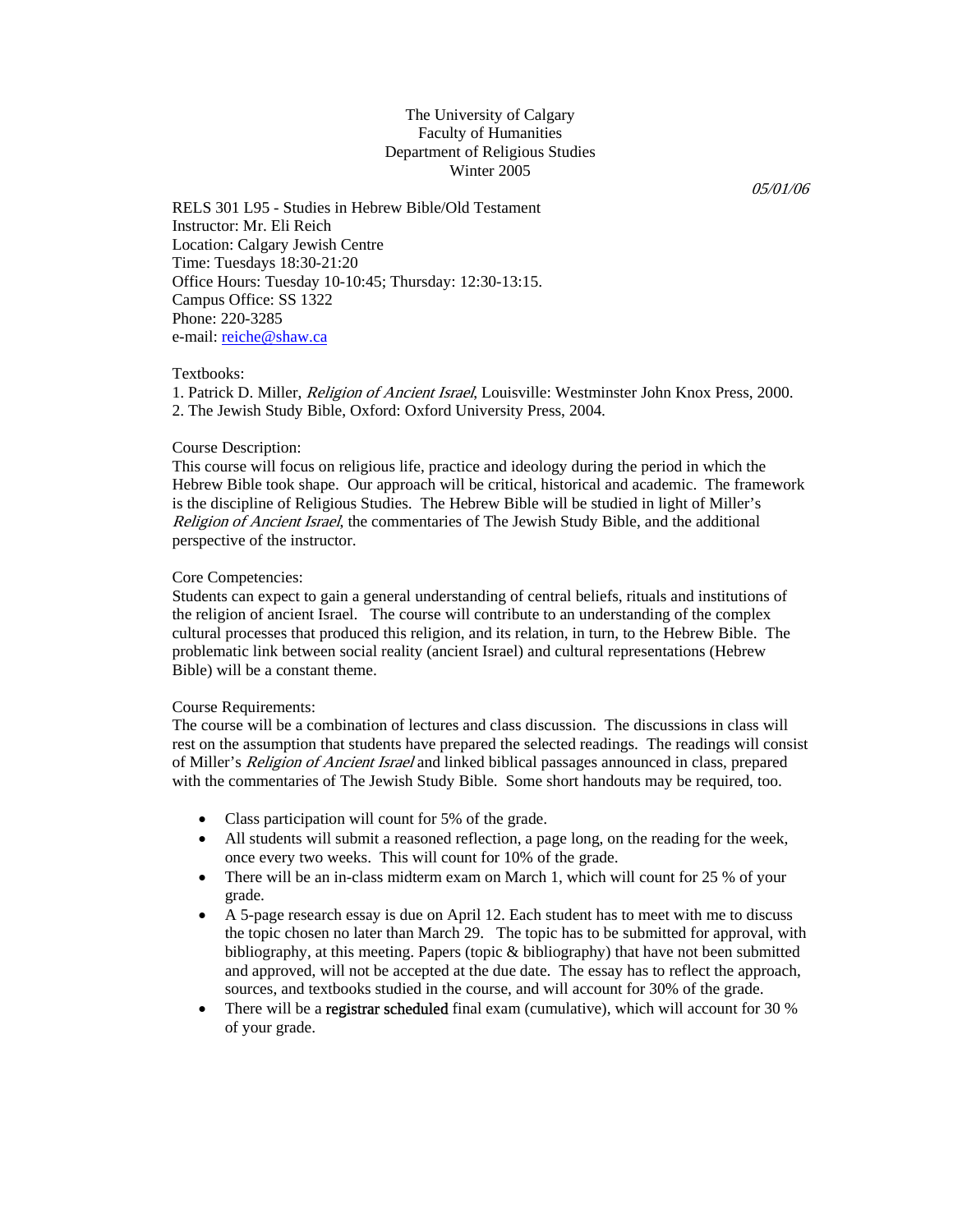#### Grading

A numerical mark will be given for each course requirement. A letter grade will be assigned on the following number and letter grade scheme:

| A+ | $100 - 96$ | A | $95 - 90$ | А-   | $89 - 85$ |
|----|------------|---|-----------|------|-----------|
| B+ | $84 - 80$  |   | 79 - 75   | $B-$ | 74 - 70   |
|    | $69 - 65$  |   | $64 - 60$ |      | $59 - 55$ |
|    | $54 - 53$  |   | 52-50     | Е    | Under 50  |

N.B. All written assignments will be graded with regard to both form and content.

#### Academic Honesty:

# Plagiarism is not tolerated at the University of Calgary and has serious consequences. Your essays/presentations must be your own work and inadequate referencing may be seen as plagiarism. Please see the relevant sections on Academic Misconduct in the current University Calendar. If you have questions about correct referencing, please consult your instructor.

#### Academic Accommodation:

 If you are a student with a disability who requires academic accommodation and you have not registered with the Disability Resource Centre, please contact their office at 220-8237. Students who have not registered with the Disability Resource Centre are not eligible for formal academic accommodation. Once registered, please discuss any upcoming tests/examinations with the instructor two weeks before the scheduled date.

#### Withdrawing from courses:

 Please note the information regarding withdrawals and fee refunds in the Academic Schedule of the current University Calendar.

## Recording of lectures:

 Recording any part of any lectures in any form must be first approved by the instructor in writing and is for individual private study only. See current Calendar, Tape recording of Lectures.

#### Safewalk Programme:

 "You don't have to walk alone...." Call 220-5333 and a member of the Safewalk Team will walk you to your car, the LRT, or any destination on campus. Safewalk is available to all students, staff and faculty any time of the day or night. Look for the Campus Security Help Phones located throughout the University. Please don't hesitate to call!

#### Gnosis:

 Gnosis is the Religious Studies Student Club. For membership or more information please email: gnosis@ucalgary.ca or visit http://www.ucalgary.ca/~gnosis.